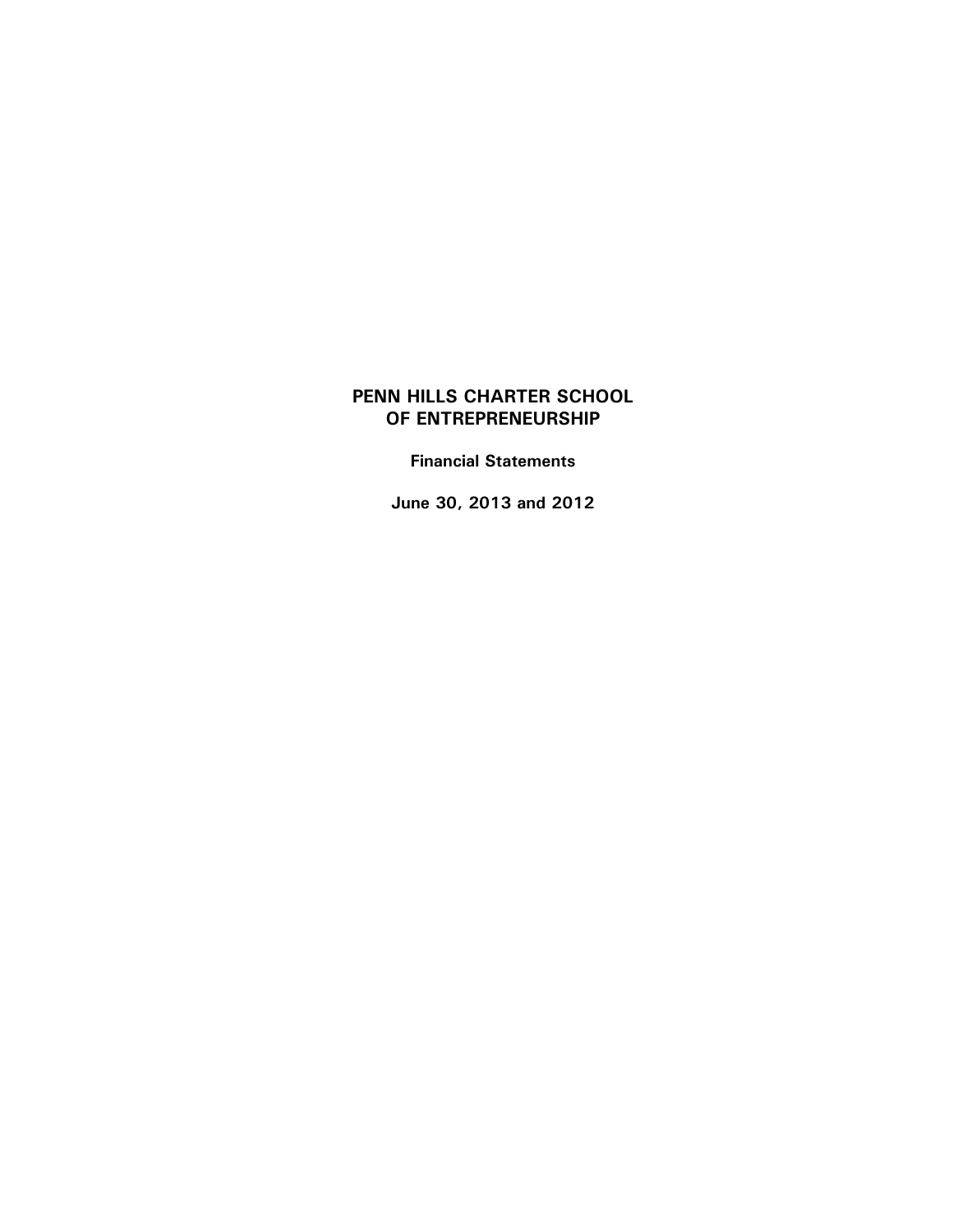## **Financial Statements**

# **June 30, 2013 and 2012**

## **TABLE OF CONTENTS**

|                                                    |   | Page           |
|----------------------------------------------------|---|----------------|
| Independent Auditors' Report                       |   | $\overline{2}$ |
| <b>Balance Sheets</b>                              |   | 3              |
| Statements of Activities and Changes in Net Assets | 4 |                |
| <b>Statements of Functional Expenses</b>           |   | $5 - 6$        |
| <b>Statements of Cash Flows</b>                    |   | 7              |
| Notes to the Financial Statements                  | 8 | 16             |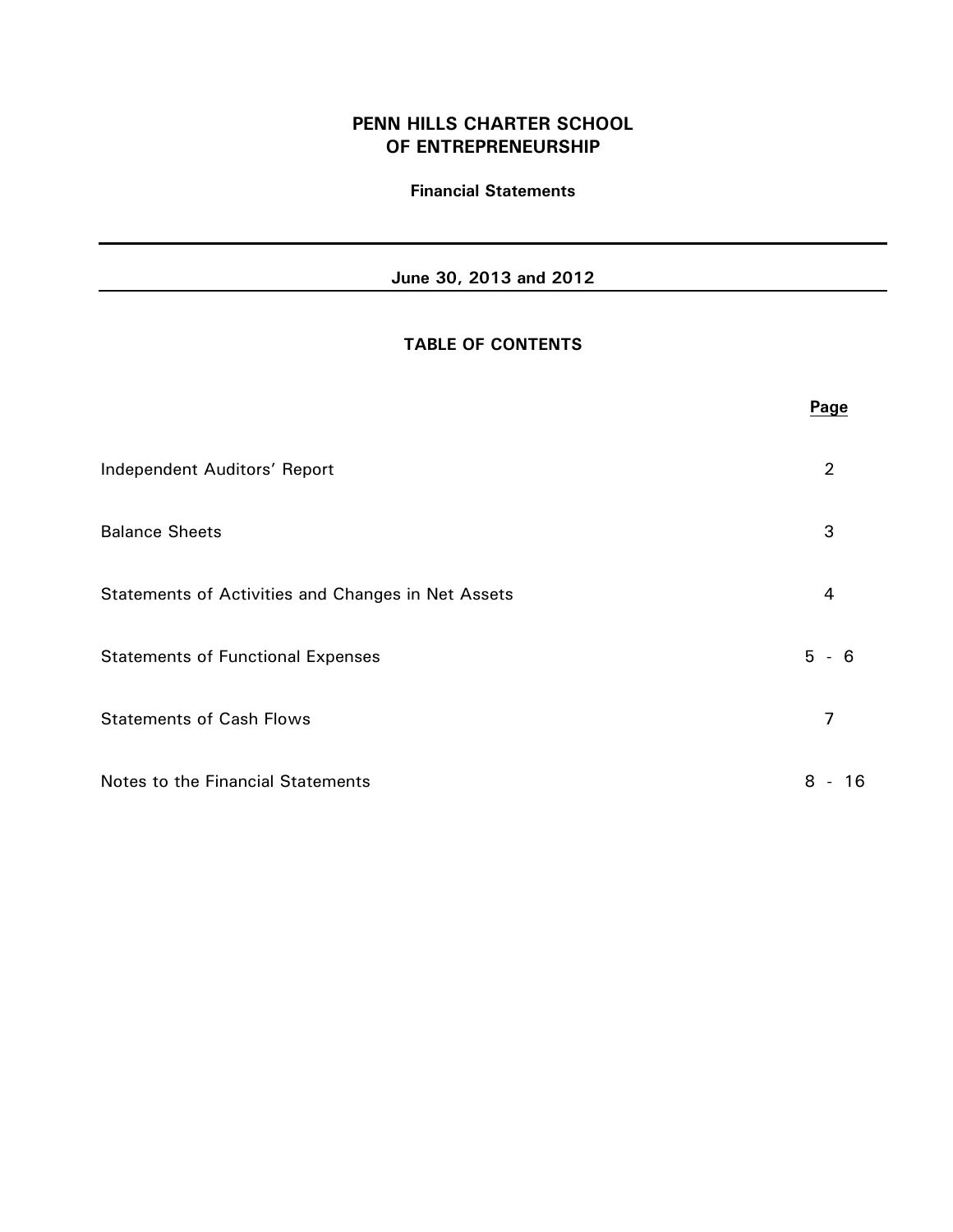

Certified Public Accountants and Business Advisors

412.281.2501 · www.alpern.com

### **Independent Auditors' Report**

**To the Board of Directors Penn Hills Charter School of Entrepreneurship** Verona, Pennsylvania

We have audited the accompanying financial statements of Penn Hills Charter School of Entrepreneurship (the School), which comprise the balance sheets as of June 30, 2013 and 2012, and the related statements of activities and changes in net assets, functional expenses and cash flows for the years then ended, and the related notes to the financial statements.

#### *Management's Responsibility for the Financial Statements*

Management is responsible for the preparation and fair presentation of these financial statements in accordance with accounting principles generally accepted in the United States of America; this includes the design, implementation, and maintenance of internal control relevant to the preparation and fair presentation of financial statements that are free from material misstatement, whether due to fraud or error.

### *Auditors' Responsibility*

Our responsibility is to express an opinion on these financial statements based on our audits. We conducted our audits in accordance with auditing standards generally accepted in the United States of America. Those standards require that we plan and perform the audit to obtain reasonable assurance about whether the financial statements are free from material misstatement.

An audit involves performing procedures to obtain audit evidence about the amounts and disclosures in the financial statements. The procedures selected depend on the auditors' judgment, including the assessment of the risks of material misstatement of the financial statements, whether due to fraud or error. In making those risk assessments, the auditor considers internal control relevant to the entity's preparation and fair presentation of the financial statements in order to design audit procedures that are appropriate in the circumstances, but not for the purpose of expressing an opinion on the effectiveness of the entity's internal control. Accordingly, we express no such opinion. An audit also includes evaluating the appropriateness of accounting policies used and the reasonableness of significant accounting estimates made by management, as well as evaluating the overall presentation of the financial statements.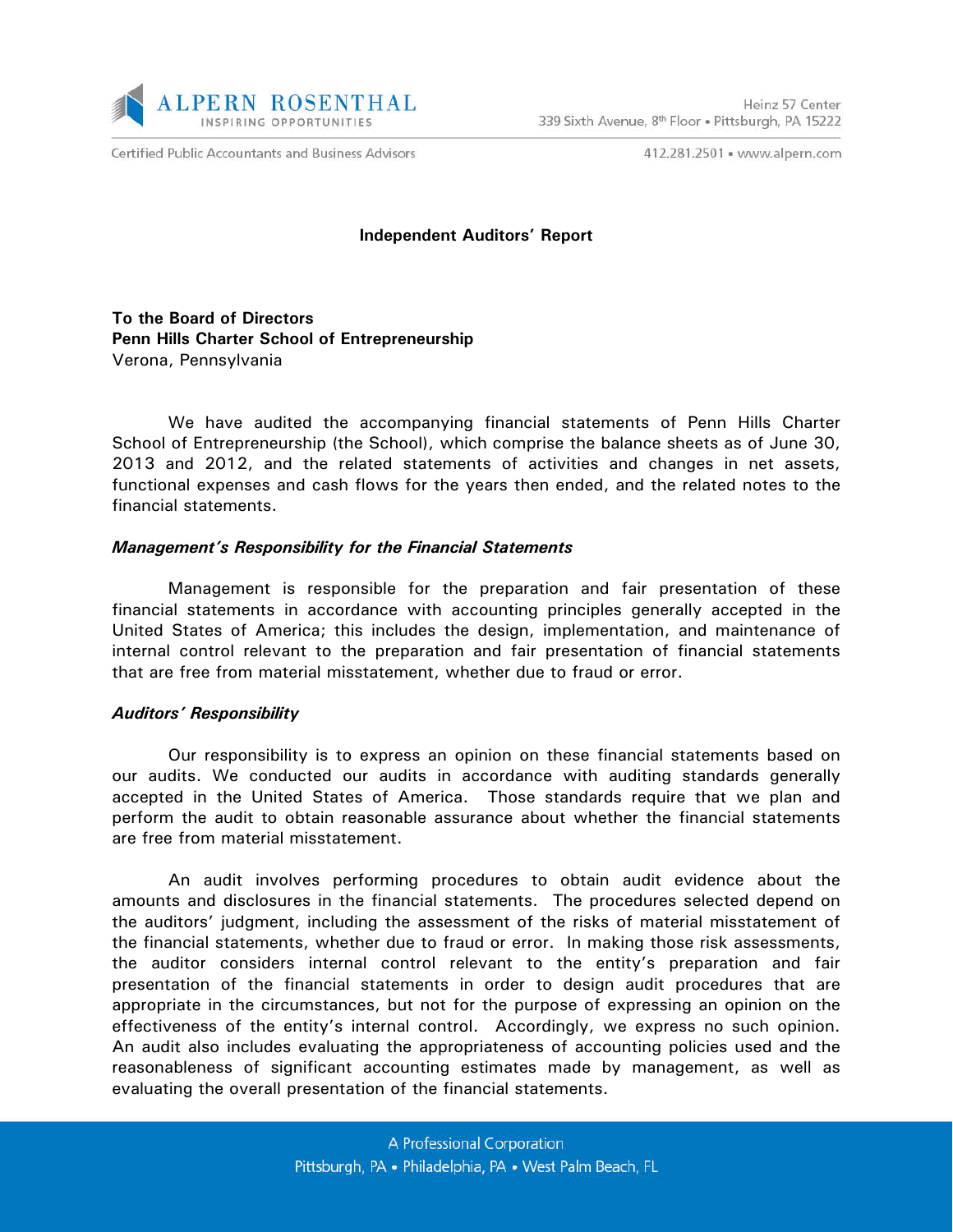To the Board of Directors Page 2

#### *Auditors' Responsibility (Continued)*

We believe that the audit evidence we have obtained is sufficient and appropriate to provide a basis for our audit opinion.

#### *Opinion*

In our opinion, the financial statements referred to above present fairly, in all material respects, the financial position of Penn Hills Charter School of Entrepreneurship as of June 30, 2013 and 2012, and the changes in its net assets and its cash flows for the years then ended in accordance with accounting principles generally accepted in the United States of America.

ALDERN ROSENTHAL

Pittsburgh, Pennsylvania

February 20, 2014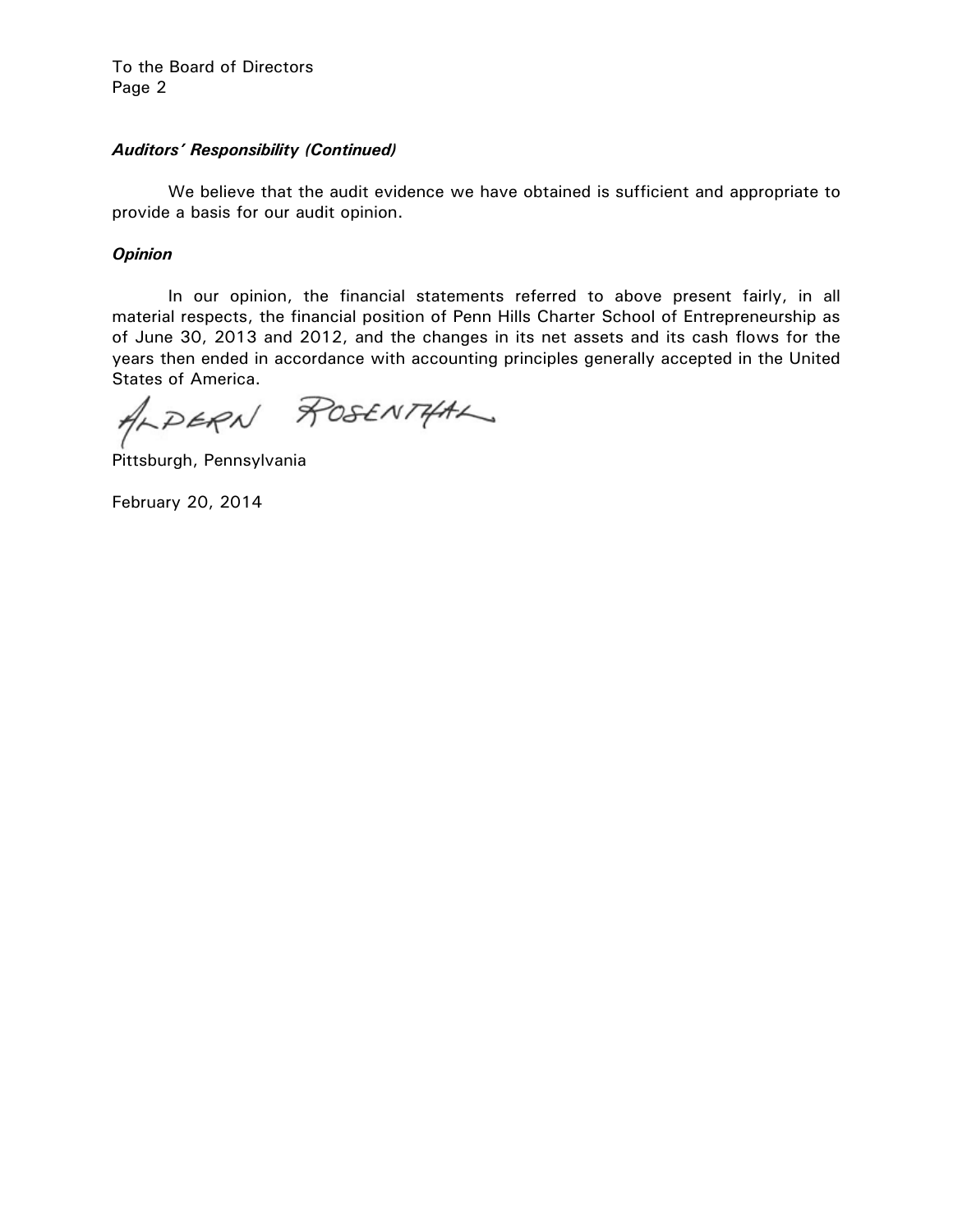### **Balance Sheets**

| June 30                                                 | 2013          | 2012          |
|---------------------------------------------------------|---------------|---------------|
| <b>ASSETS</b>                                           |               |               |
| <b>Current Assets</b>                                   |               |               |
| Cash                                                    | 614,400<br>\$ | \$<br>337,164 |
| Tuition and accounts receivable                         | 1,600,488     | 660,648       |
| <b>Total Current Assets</b>                             | 2,214,888     | 997,812       |
| <b>Non-current Assets</b>                               |               |               |
| Property and equipment - net - Note 3                   | 157,451       | 156,686       |
| <b>Total Assets</b>                                     | \$2,372,339   | \$1,154,498   |
| <b>LIABILITIES AND NET ASSETS</b>                       |               |               |
| <b>Current Liabilities</b>                              |               |               |
| Note payable - related party - current portion - Note 6 | 11,189<br>\$  | 6,495<br>\$   |
| Accounts payable and accrued expenses                   | 342,515       | 75,327        |
| Accrued payroll and related liabilities - Note 4        | 266,273       | 300,066       |
| Deferred revenue                                        |               | 77,569        |
| Due to related party - Notes 5 and 6                    | 662,000       | 513,962       |
| <b>Total Current Liabilities</b>                        | 1,281,977     | 973,419       |
| <b>Non-current Liabilities</b>                          |               |               |
| Due to related party - Notes 5 and 6                    | 468,037       |               |
| Note payable - related party - net of                   |               |               |
| current portion - Note 6                                | 237,880       | 242,574       |
| <b>Total Non-current Liabilities</b>                    | 705,917       | 242,574       |
| <b>Total Liabilities</b>                                | 1,987,894     | 1,215,993     |
| <b>Total Net Assets (Deficit)</b>                       | 384,445       | (61, 495)     |
| <b>Total Liabilities and Net Assets</b>                 | \$2,372,339   | \$1,154,498   |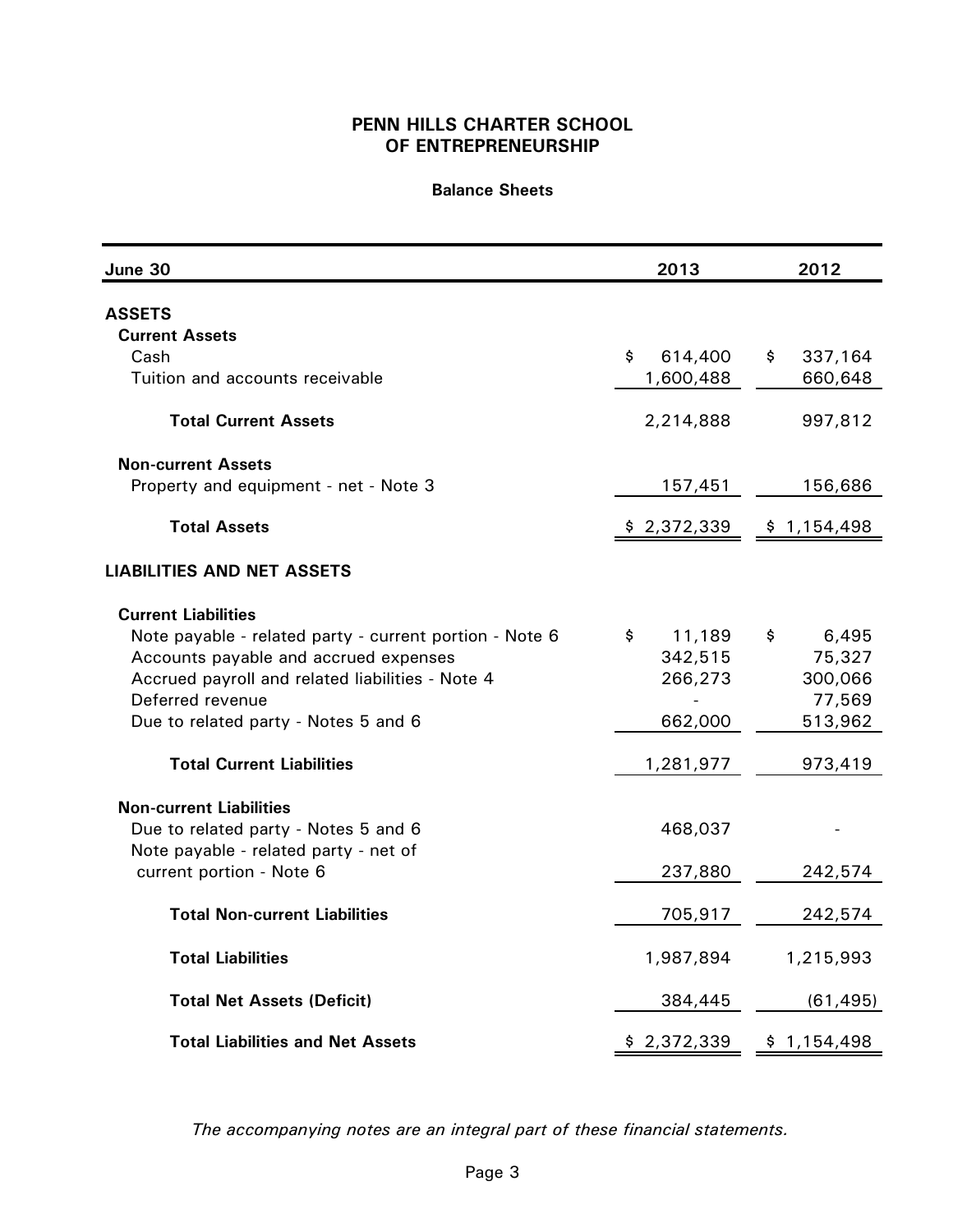## **Statements of Activities and Changes in Net Assets**

| For the Years Ended June 30                           | 2013          | 2012            |
|-------------------------------------------------------|---------------|-----------------|
|                                                       |               |                 |
| <b>Revenue and Support</b><br><b>Tuition and fees</b> | \$            |                 |
|                                                       | 3,963,570     | \$2,500,726     |
| <b>Contributions - Note 5</b>                         | 886           | 176,214         |
| Government grants - Note 4                            | 189,263       | 78,755          |
| Other income                                          | 1,588         | 1,150           |
| <b>Total Revenue and Support</b>                      | 4,155,307     | 2,756,845       |
| <b>Expenses</b>                                       |               |                 |
| <b>Program Services</b>                               |               |                 |
| Education                                             | 2,212,395     | 1,805,838       |
| Food service                                          | 272,021       | 204,115         |
| <b>Total Program Services</b>                         | 2,484,416     | 2,009,953       |
| <b>Supporting Services</b>                            |               |                 |
| Management and general                                | 1,224,951     | 808,387         |
| <b>Total Expenses</b>                                 | 3,709,367     | 2,818,340       |
| <b>Increase (Decrease) in Net Assets</b>              | 445,940       | (61, 495)       |
| Net Deficit - Beginning of year                       | (61, 495)     |                 |
| Net Assets (Deficit) - End of year                    | 384,445<br>\$ | (61, 495)<br>\$ |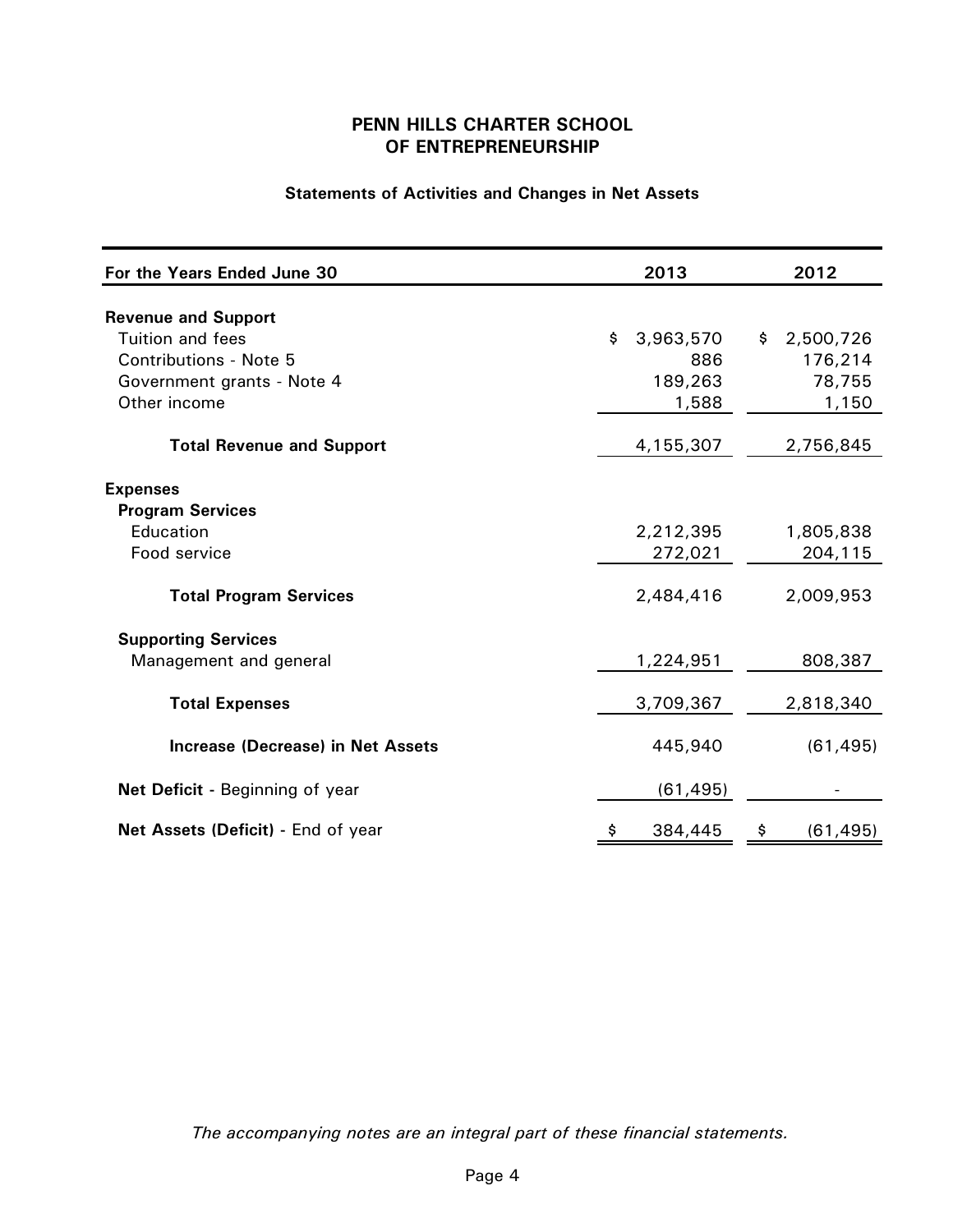## **Statement of Functional Expenses**

| For the Year Ended June 30, 2013                                                                                                                                                                                                                                                                      |                                                                                               |                                                                            |                                                                                                                                     |                                                                                                                                           |                                            |                                            |
|-------------------------------------------------------------------------------------------------------------------------------------------------------------------------------------------------------------------------------------------------------------------------------------------------------|-----------------------------------------------------------------------------------------------|----------------------------------------------------------------------------|-------------------------------------------------------------------------------------------------------------------------------------|-------------------------------------------------------------------------------------------------------------------------------------------|--------------------------------------------|--------------------------------------------|
| <b>Program Expenses</b>                                                                                                                                                                                                                                                                               |                                                                                               |                                                                            |                                                                                                                                     |                                                                                                                                           |                                            |                                            |
|                                                                                                                                                                                                                                                                                                       | Food<br><b>Education</b><br><b>Services</b>                                                   |                                                                            |                                                                                                                                     |                                                                                                                                           | <b>Management</b><br>and<br><b>General</b> | <b>Total</b><br>Program<br><b>Expenses</b> |
| Salaries and benefits<br>Management fee - Note 5<br>Loss mitigation fee - Note 5<br><b>Contracted services</b><br>Rent - Note 7<br><b>Utilities</b><br>Legal fees<br>Books, periodicals and supplies<br><b>Professional fees</b><br>Insurance<br>Repairs and maintenance<br>Miscellaneous<br>Interest | \$1,367,636<br>132,227<br>247,012<br>52,611<br>166,046<br>192,846<br>16,303<br>2,653<br>3,443 | 57,822<br>\$<br>184,334<br>17,644<br>3,758<br>3,422<br>1,164<br>189<br>155 | 197,790<br>\$<br>488,526<br>101,776<br>4,543<br>35,287<br>7,516<br>146,845<br>67,157<br>107,972<br>2,329<br>379<br>34,599<br>25,773 | \$1,623,248<br>488,526<br>101,776<br>321,104<br>299,943<br>63,885<br>146,845<br>236,625<br>300,818<br>19,796<br>3,221<br>38,197<br>25,773 |                                            |                                            |
| Depreciation                                                                                                                                                                                                                                                                                          | 31,618                                                                                        | 3,533                                                                      | 4,459                                                                                                                               | 39,610                                                                                                                                    |                                            |                                            |
|                                                                                                                                                                                                                                                                                                       | \$2,212,395                                                                                   | \$272,021                                                                  | \$1,224,951                                                                                                                         | \$3,709,367                                                                                                                               |                                            |                                            |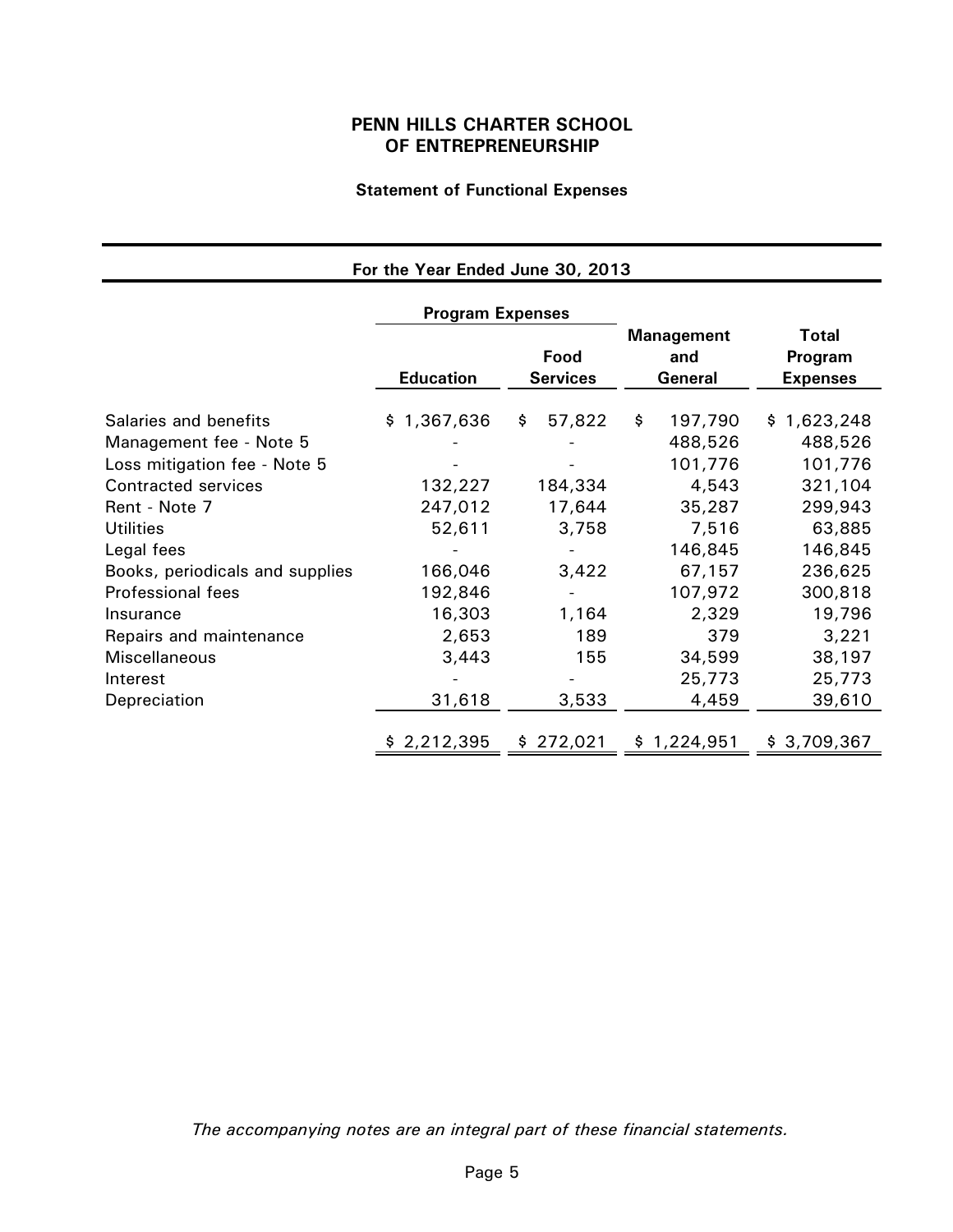## **Statement of Functional Expenses**

| For the Year Ended June 30, 2012                            |                                             |                |                           |                            |                                            |                                            |
|-------------------------------------------------------------|---------------------------------------------|----------------|---------------------------|----------------------------|--------------------------------------------|--------------------------------------------|
| <b>Program Expenses</b>                                     |                                             |                |                           |                            |                                            |                                            |
|                                                             | Food<br><b>Education</b><br><b>Services</b> |                |                           |                            | <b>Management</b><br>and<br><b>General</b> | <b>Total</b><br>Program<br><b>Expenses</b> |
| Salaries and benefits<br>Management fee - Note 5            | \$1,087,126                                 | \$<br>40,124   | 186,454<br>\$<br>309,476  | \$1,313,704<br>309,476     |                                            |                                            |
| Loss mitigation fee - Note 5<br>Contracted services         | 158,646                                     | 149,084        | 64,474<br>5,881           | 64,474<br>313,611          |                                            |                                            |
| Rent - Note 7<br><b>Utilities</b><br>Legal fees             | 73,073<br>39,361                            | 2,811<br>1,514 | 11,242<br>6,055<br>98,687 | 87,126<br>46,930<br>98,687 |                                            |                                            |
| Books, periodicals and supplies<br><b>Professional fees</b> | 262,424<br>104,859                          | 8,332          | 53,357<br>38,804          | 324,113<br>143,663         |                                            |                                            |
| Insurance<br>Repairs and maintenance                        | 20,968<br>3,679                             | 806<br>141     | 3,226<br>566              | 25,000<br>4,386            |                                            |                                            |
| Miscellaneous<br>Interest                                   | 27,853                                      |                | 4,311<br>21,801           | 32,164<br>21,801           |                                            |                                            |
| Depreciation                                                | 27,849                                      | 1,303          | 4,053                     | 33,205                     |                                            |                                            |
|                                                             | 1,805,838<br>Ş                              | 204,115<br>\$  | 808,387<br>\$             | \$2,818,340                |                                            |                                            |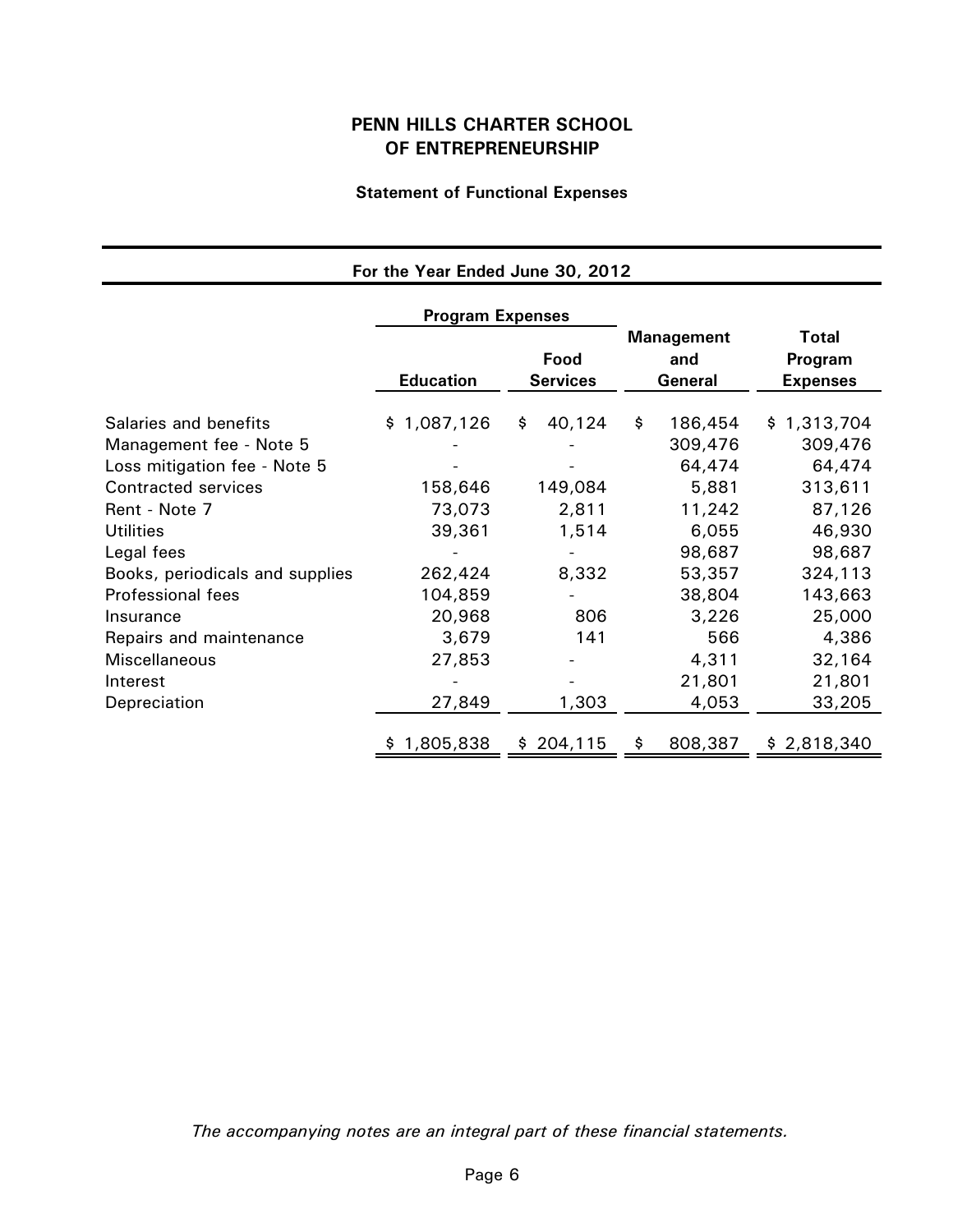## **Statements of Cash Flows**

| For the Years Ended June 30                                                                                                                                                                             | 2013                                             |    | 2012                                       |
|---------------------------------------------------------------------------------------------------------------------------------------------------------------------------------------------------------|--------------------------------------------------|----|--------------------------------------------|
| <b>Cash Provided by (Used for) Operating Activities</b><br>Increase (decrease) in net assets<br>Adjustments to reconcile change in net assets to                                                        | \$<br>445,940                                    | \$ | (61, 495)                                  |
| net cash provided by (used for) operating activities<br>Depreciation and amortization<br>Provision for bad debts<br>Changes in                                                                          | 39,610<br>117,500                                |    | 33,205<br>26,000                           |
| Tuition and accounts receivable<br>Accounts payable and accrued expenses<br>Accrued payroll and related liabilities<br>Deferred revenue                                                                 | (1,057,340)<br>267,188<br>(33, 793)<br>(77, 569) |    | (686, 648)<br>344,058<br>300,066<br>77,569 |
| Net Cash Provided by (Used for) Operating Activities                                                                                                                                                    | (298, 464)                                       |    | 32,755                                     |
| <b>Cash Used for Investing Activities</b><br>Purchase of property and equipment                                                                                                                         | (40, 375)                                        |    | (189, 891)                                 |
| <b>Cash Provided by (Used for) Financing Activities</b><br>Due to related party - advances and accrued interest<br>Due to related party - payments<br>Note payable proceeds<br>Payments on note payable | 666,075<br>(50,000)                              |    | 445,231<br>(200,000)<br>250,000<br>(931)   |
| <b>Net Cash Provided by Financing Activities</b>                                                                                                                                                        | 616,075                                          |    | 494,300                                    |
| Net Increase in Cash and Cash Equivalents                                                                                                                                                               | 277,236                                          |    | 337,164                                    |
| Cash and Cash Equivalents - Beginning of year                                                                                                                                                           | 337,164                                          |    |                                            |
| Cash and Cash Equivalents - End of year                                                                                                                                                                 | 614,400                                          | Ş  | 337,164                                    |

## **Supplemental Disclosure of Cash Flow Information**

| Cash paid during the year for interest |  | 6,570 |
|----------------------------------------|--|-------|
|                                        |  |       |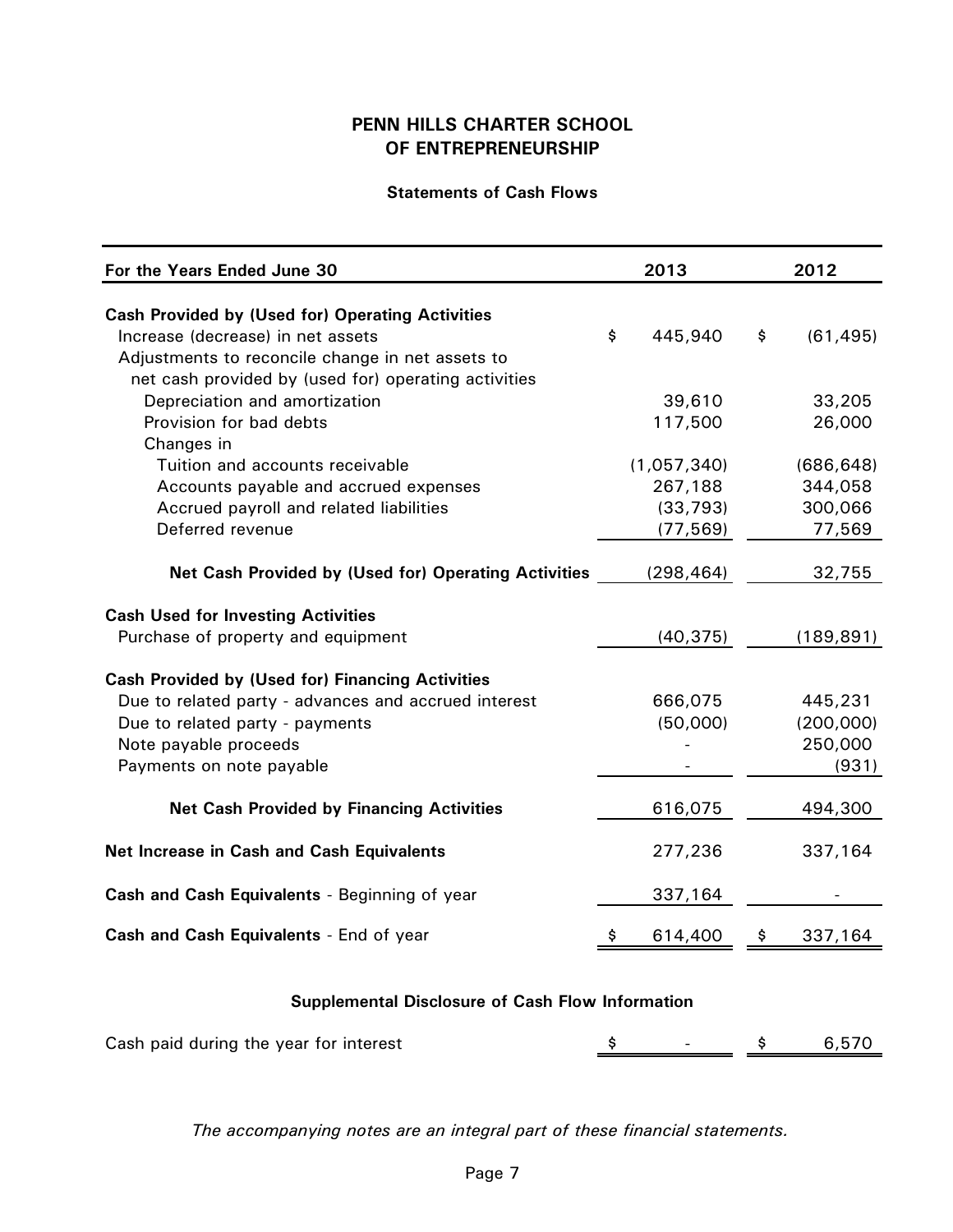### **Notes to the Financial Statements**

#### **Note 1 - Organization**

Penn Hills Charter School of Entrepreneurship (the School), a Pennsylvania Charter School, is a public school operated under a charter granted by the Penn Hills Board of School Directors. The charter was approved on April 26, 2011 and is effective until June 30, 2016.

The School's mission is to provide a world-class education for the students in the Penn Hills community - a school that will not only prepare students academically but to develop into informed and responsible world citizens, creative problem solvers, and effective communicators.

#### **Note 2 - Summary of Significant Accounting Policies**

#### **A. Basis of Accounting**

The financial statements have been prepared on the accrual basis in accordance with accounting principles generally accepted in the United States of America.

#### **B. Estimates**

The preparation of financial statements in conformity with accounting principles generally accepted in the United States of America requires management to make estimates and assumptions that affect the reported amounts of assets and liabilities and disclosure of contingent assets and liabilities at the date of the financial statements and the reported amounts of revenues and expenses during the reporting period. Actual results could differ from those estimates.

#### **C. Cash**

At June 30, 2013 and 2012, the School's cash was on deposit with one large financial institution and exceeded the Federal Deposit Insurance Corporation limit. The School believes it has placed these temporary cash investments with a high credit quality financial institution and does not believe it is exposed to any significant credit risk.

#### **D. Tuition and Accounts Receivable**

Tuition and accounts receivable are stated at the amount management expects to collect from outstanding balances. Management provides for probable uncollectible amounts through a charge to earnings and a credit to a valuation allowance based on its assessment of the current status of individual accounts. Balances that are still outstanding after management has used reasonable collection efforts are written off through a charge to the valuation allowance and a credit to accounts receivable. The allowance for tuition and accounts receivable was approximately \$118,000 at June 30, 2013 and \$26,000 at June 30, 2012.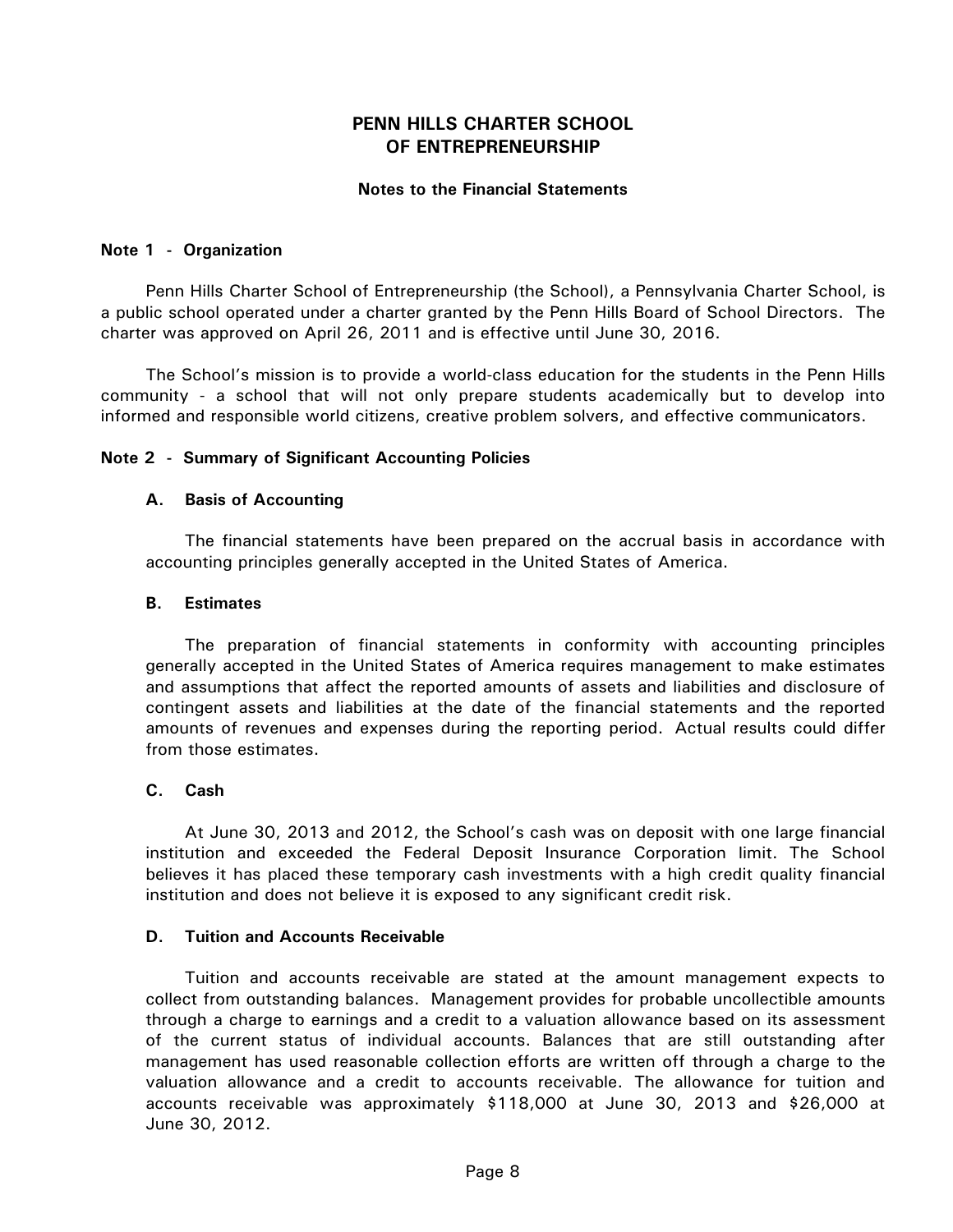### **Notes to the Financial Statements (Continued)**

### **Note 2 - Summary of Significant Accounting Policies (Continued)**

#### **E. Revenue Recognition**

Revenue is recognized when earned. Tuition revenue represents the tuition paid by various Allegheny County school districts for the students enrolled in the School who reside with that particular school district. Revenues from tuition and fees are reported in the fiscal year in which educational programs are conducted. Tuition revenues received in advance of the year to which they relate are deferred. Deferred revenue primarily consists of advances received to be earned in the subsequent school year.

As of June 30, 2013, approximately 66% of the School tuition revenue is received from Penn Hills School District, with approximately 33% of outstanding tuition receivable. As of June 30, 2012, approximately 65% of the School tuition revenue was received from Penn Hill School District, with approximately 42% of outstanding tuition receivable.

Contributions received are recorded as increases in unrestricted, temporarily restricted, or permanently restricted net assets, depending on the existence and/or nature of any donor restrictions. As of June 30, 2013 and 2012, the School had no temporarily restricted or permanently restricted net assets.

### **F. Property and Equipment**

Expenditures for additions and improvements are capitalized and are stated at cost.

Donations of property and equipment are recorded as contributions at fair value at the date of donation. Such donations are reported as increases in unrestricted net assets unless the donor has restricted the donated asset to a specific purpose.

Depreciation of property and equipment is provided by the straight-line method over the estimated useful lives of the assets. The lives used in computing depreciation range from 5 to 7 years.

Maintenance and repairs which are not considered to extend the useful lives of assets are charged to operations as incurred.

Upon sale or retirement, the cost of assets and related allowances are removed from the accounts and any gains or losses are included in income (expense) for the year.

#### **G. Books, Periodicals and Supplies**

The School expenses its books, periodicals and supplies as they are purchased.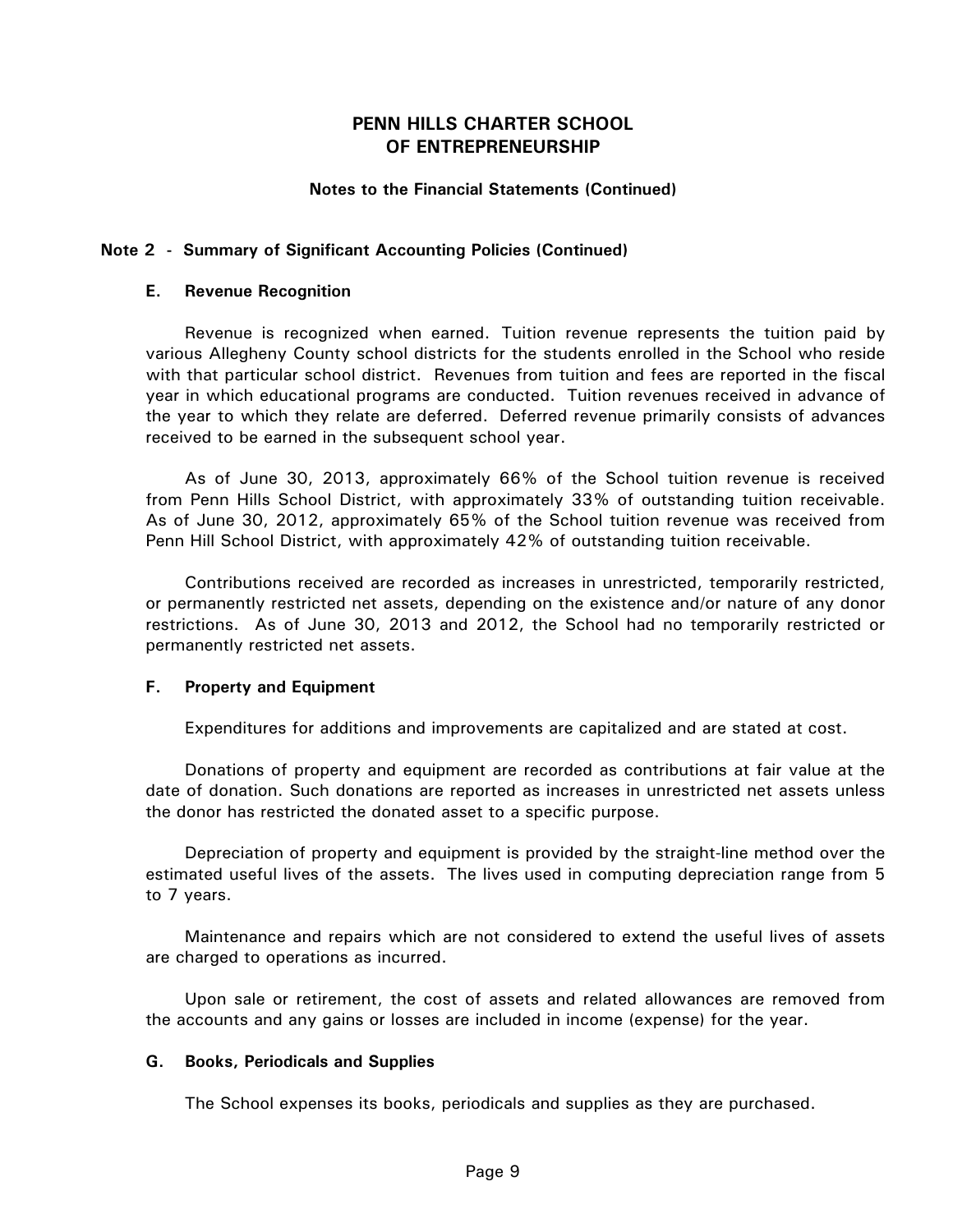### **Notes to the Financial Statements (Continued)**

### **Note 2 - Summary of Significant Accounting Policies (Continued)**

#### **H. Expense Allocation**

The costs of providing the School's various program services are presented on a functional basis in the statements of activities and changes in net assets, and functional expenses. Directly identifiable expenses are charged to programs and supporting services. Expenses related to more than one function are charged to programs and supporting services based on the allocation of full-time employee classifications and the space utilized per the School building.

#### **I. Income Taxes**

The School is in the process of applying for a tax-exempt status under Section 501(c)(3) of the Internal Revenue Code. The School has received extensions from the Internal Revenue Service (IRS). During the fiscal year ended June 30, 2013, the School resubmitted its application to the IRS. On November 15, 2013, the School received notice that its application was in the initial review process.

The accounting standard on accounting for uncertainty in income taxes addresses the determination of whether tax benefits claimed or expected to be claimed on a tax return should be recorded in the financial statements. Under that guidance, the School may recognize the tax benefit from an uncertain tax position only if it is more likely than not that the tax position will be sustained on examination by taxing authorities based on the technical merits of the position. Examples of tax positions include the tax-exempt status of the School and various positions related to the potential sources of unrelated business taxable income (UBIT). The tax benefits recognized in the financial statements from such a position are measured based on the largest benefit that has a greater than 50% likelihood of being realized upon ultimate settlement. There were no unrecognized tax benefits identified or recorded as liabilities for fiscal years 2013 and 2012.

### **J. Adoption of New Accounting Standards**

In September 2011, the Financial Accounting Standards Board issued updated guidance on additional disclosures for entities who participate in multiemployer pension plans. The guidance requires expanded disclosures about an employer's participation in multiemployer plans, including the plan name, identifying number, the level of an employer's participation, information about funding status of the plan and the nature of the commitments to the plans. The revisions do not change the current recognition and measurement guidance for an employer's participation in a multiemployer plan. The amendments are effective for annual periods for fiscal years ending after December 15, 2012 and should be applied retrospectively for all prior periods presented. The implementation of this guidance did not have a material impact on the financial statements.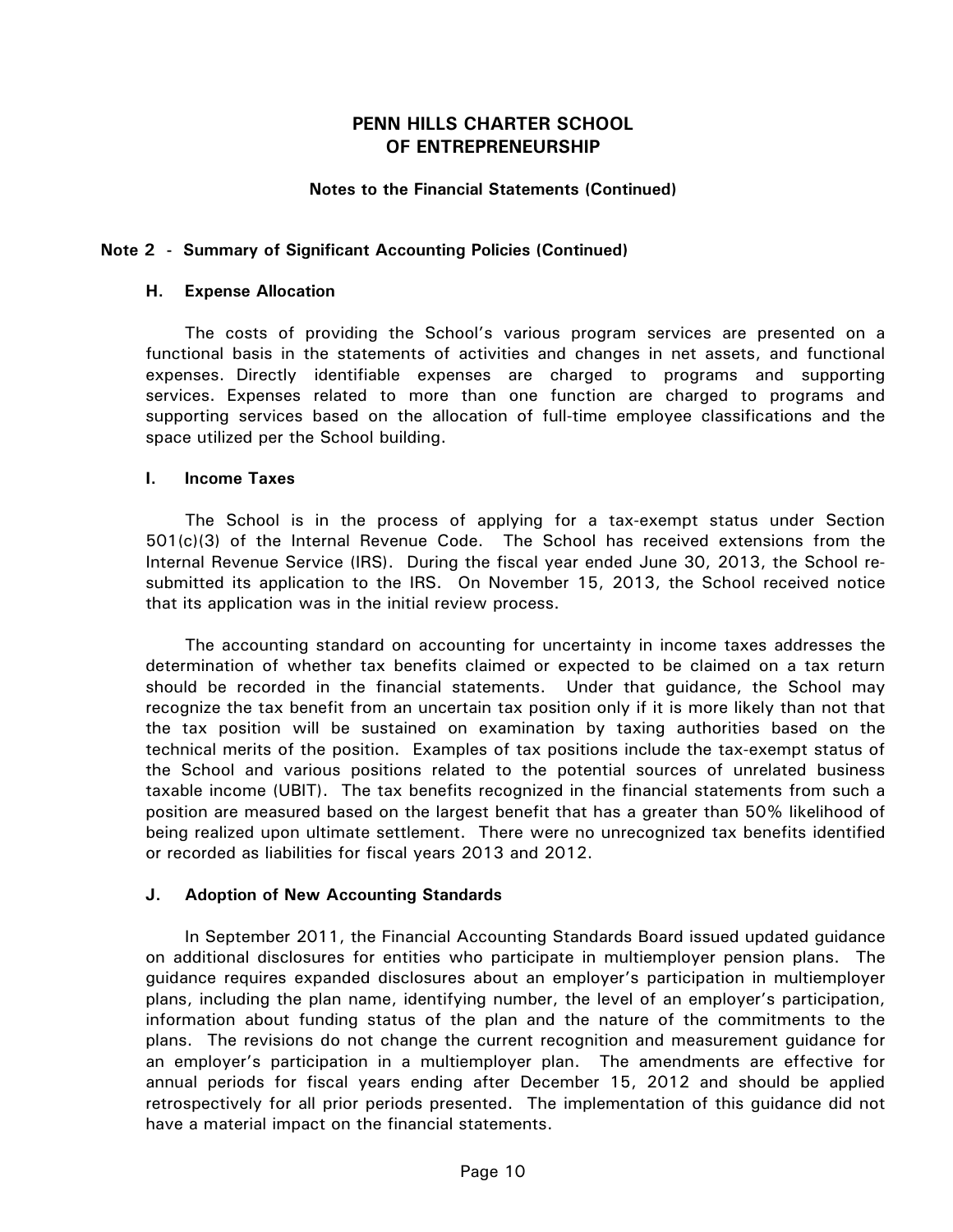## **Notes to the Financial Statements (Continued)**

### **Note 2 - Summary of Significant Accounting Policies (Continued)**

#### **K. Reclassifications**

Certain reclassifications have been made to the 2012 financial statements to conform with the 2013 presentation. During 2013, the School reclassified accruals associated with agreements with a related party (Note 5) to due to related party on the balance sheet. The amount reclassified from accounts payable and accrued expenses to due to related party was approximately \$267,000 at June 30, 2012.

#### **L. Consideration of Subsequent Events**

Management evaluated subsequent events and transactions for potential recognition or disclosure in the financial statements through February 20, 2014, the day the financial statements were approved and authorized for issue.

#### **Note 3 - Property and Equipment**

Property and equipment consist of the following at June 30:

|                                          | 2013                | 2012              |
|------------------------------------------|---------------------|-------------------|
| Furniture, fixtures and office equipment | \$187,065<br>43,199 | \$146,692         |
| Leasehold improvements                   | 230,264             | 43,199<br>189,891 |
| Less: Accumulated depreciation           | 72,813)             | 33,205            |
|                                          | \$157,451           | \$156,686         |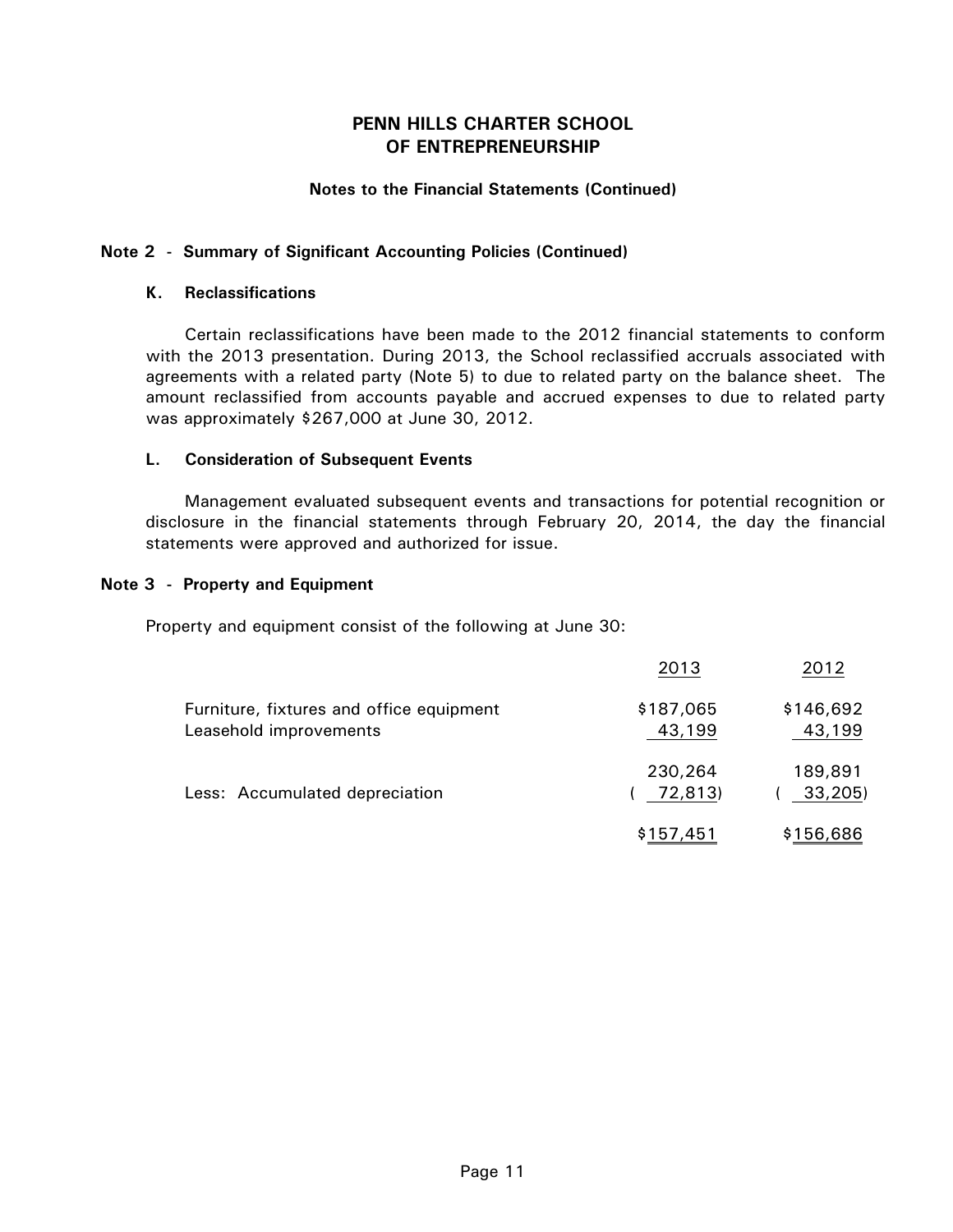### **Notes to the Financial Statements (Continued)**

### **Note 4 - Public School Employees' Retirement System (PSERS)**

### Plan Description

Substantially all full-time and part-time employees of the School participate in the Public School Employees' Retirement System (PSERS), a cost sharing, multiemployer public employee retirement system. The Employer Identification Number of PSERS is 27-3920298. The PSERS provides retirement and disability benefits, legislative mandated ad hoc cost of living adjustments, and health care insurance premium assistance to qualifying annuitants. The PSERS was established under the Public School Employees' Retirement Code (Code). The PSERS issues a publicly available financial report that includes financial statements and required supplementary information for the plan. The report may be obtained by making a request in writing to the Office of Financial Management, Public School Employees' Retirement System, P.O. Box 125, Harrisburg, PA 17108-0125. The report is also available in the publications section of the PSERS site on the internet, www.psers.state.pa.us. PSERS is not subject to the benefit accrual and participation requirements of the Employee Retirement Income Security Act of 1974 (ERISA). As a result, certain multiemployer plan disclosures, including the certified zone status, are not applicable to PSERS.

### Funding Policy

Contributions are required by active members, school districts, and the Commonwealth of Pennsylvania as established by the Public School Employees' Retirement Board in accordance with the Code. Active members who joined the system prior to July 22, 1983 must contribute  $5\%$ % (Membership Class TC) or 6½% (Membership Class TD) of their salaries, and 6¼% or 7½% of their salaries if they were hired afterwards. Members who joined PSERS after June 30, 2001 contribute at  $7\frac{1}{2}\%$ . For all new hires or those who elected to do so, the higher contribution rates began with service rendered on or after January 1, 2002.

Schools must contribute at rates based upon an actuarial valuation. The rate of employer contribution was 12.36% for fiscal year ended June 30, 2013 and 8.65% for fiscal year ended June 30, 2012. The contribution rate for school districts will increase to 16.93% for fiscal year 2014.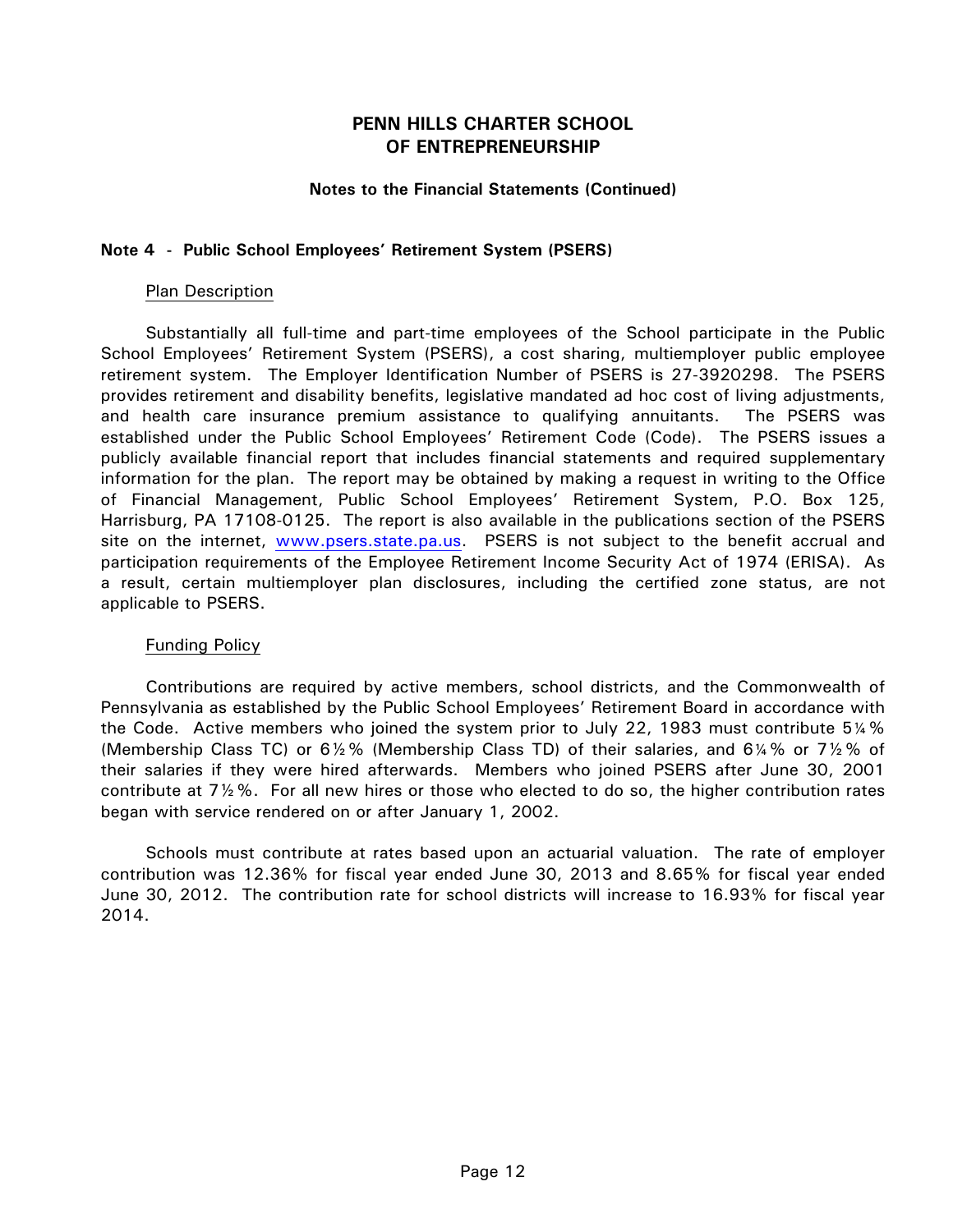## **Notes to the Financial Statements (Continued)**

### **Note 4 - Public School Employees' Retirement System (PSERS) (Continued)**

The risks of participating in multiemployer plans are different from single-employer plans in the following aspects:

- a) Assets contributed to the multiemployer plan by one employer may be used to provide benefits to employees of other participating employers.
- b) If a participating employer stops contributing to the plan, the unfunded obligations of the plan may be required to be assumed by the remaining participating employers.
- c) If the School chooses to stop participating in any of its multiemployer plans, it may be required to pay those plans a withdrawal amount based on the underfunded status of the plan, referred to as a withdrawal liability.

PSERS operates on a fiscal year from July 1 through June 30. The following table presents certain financial information about PSERS from the most recent actuarial certification as of June 30:

|                                            | 2013 | 2012                              |
|--------------------------------------------|------|-----------------------------------|
| Total plan assets                          |      | \$58,200,000,000 \$59,100,000,000 |
| Present value of accumulated plan benefits |      | \$87,800,000,000 \$85,600,000,000 |
| Underfunded plan assets                    |      | \$29,600,000,000 \$26,500,000,000 |
| <b>Funded status</b>                       | 66%  | 69%                               |

The total amount of contributions paid to the plan in fiscal year June 30, 2013 is approximately \$177,000. No contribution payments were made in fiscal year June 30, 2012. The School has accrued its contribution of approximately \$73,000 in 2013 and approximately \$90,000 in 2012, which was equal to its required contribution for the year. The amounts are included in accrued payroll and related liabilities as of June 30, 2013 and 2012. In accordance with Act 29, the Commonwealth of Pennsylvania reimburses school districts for at least one-half of contributions made to PSERS. The School received a reimbursement of \$81,784 in the fiscal year June 30, 2013.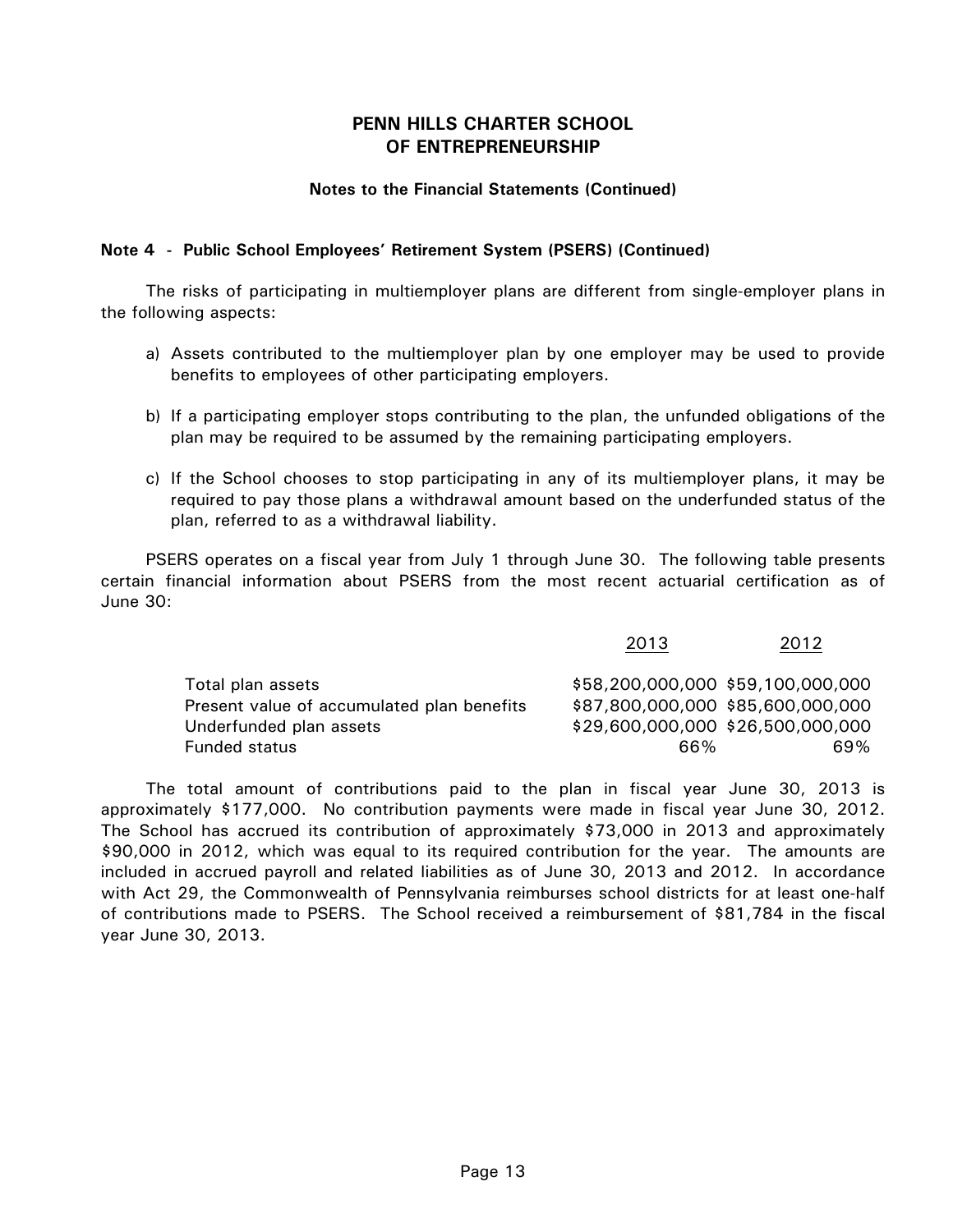### **Notes to the Financial Statements (Continued)**

### **Note 5 - Related Parties**

On June 28, 2013, the School and Imagine Schools, Inc. (Imagine) entered into a Charter School Administrative Services Agreement (Administrative Services Agreement) for Imagine to provide certain school management services for the School. From the commencement of School operations through to date of the signed Administrative Services Agreement, a disagreement existed between the School and Imagine as to whether the parties had entered into a valid and binding operating agreement in May 2011 to organize and operate the School (the Disputed Operating Agreement). Under the terms of the Administrative Services Agreement:

- The School pays Imagine an Indirect Cost Allocation fee equal to 12% of the School's revenue as defined by the Administrative Services Agreement. These fees totaled \$488,526 for 2013 and \$309,476 for 2012. Approximately \$711,000 as of June 30, 2013 and \$220,000 as of June 30, 2012 is payable to Imagine related to the indirect cost allocation fee and is included in due to related party.
- Approximately \$416,000 in start-up and development costs were paid by Imagine on behalf of the School in 2012. Imagine is entitled to repayment of the development allocation paid to the School of \$250,000 (Note 6). The balance of \$166,000 was recorded as a contribution in fiscal year June 30, 2012.
- The School is able to request advances from Imagine to pay for operating expenses of the School and, as of June 30, 2013 and 2012, an outstanding balance for advances received is \$230,000 and is included in due to related party.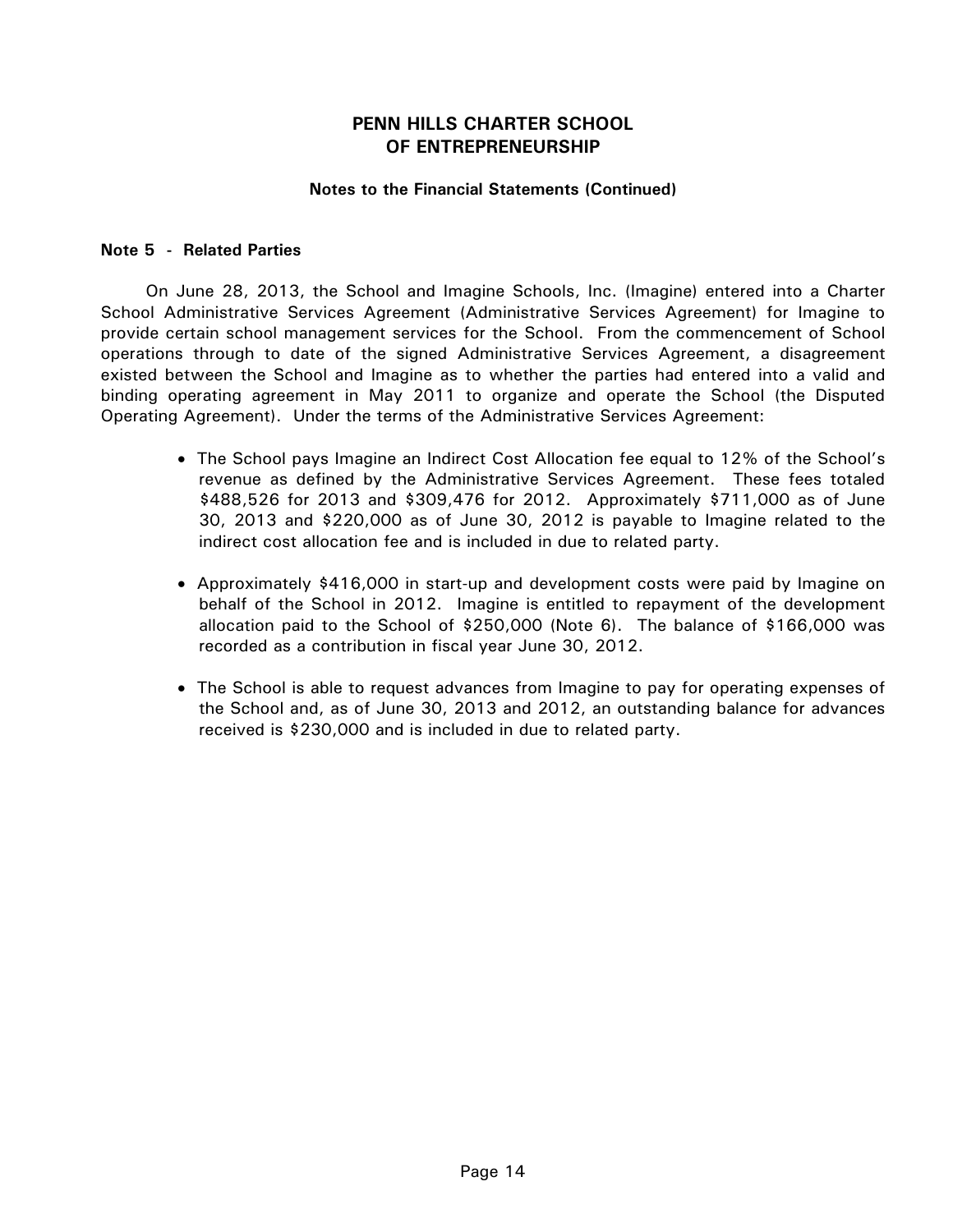### **Notes to the Financial Statements (Continued)**

#### **Note 5 - Related Parties (Continued)**

Under the terms of the Disputed Operating Agreement, there was an additional annual fee related to the operating advances requested by the School:

• In consideration of Imagine's commitment to make operating advances under the terms of the Disputed Operating Agreement, the School was to pay Imagine a loss mitigation allocation fee based on a percentage of revenue, 2½% for 2013 and 2012. The loss mitigation fee totaled \$101,776 for 2013 and \$64,474 for 2012. Approximately \$148,000 as of June 30, 2013 and \$46,000 as of June 30, 2012 is payable to Imagine related to the loss mitigation allocation fee and is included in due to related party. In conjunction with the finalization of the Administrative Services Agreement, the School and Imagine entered into a Payment Agreement and Mutual Release (Payment Agreement). Through the Payment Agreement, the School is required to make the following payments: \$140,000 payment on June 30, 2013; thirteen payments of \$58,000 paid on the last day of each month beginning October 2013 and ending October 2014; a payment of \$45,111 on or before December 31, 2014 provided the amount of this payment shall be adjusted if necessary if the revenue of the School for the fiscal year ended June 30, 2013 is greater or less than \$3,608,820; a make-up payment on or before December 31, 2014 only to the extent that the payment amount does not exceed 30% of revenues of the School during the preceding month; a payment of \$130,000 on or before December 31, 2014. Payments are expected provided that the School's expenditures for the fiscal year do not exceed the approved budgeted expenditures by more than 5% and the amounts collected during such fiscal year with respect to unpaid amounts from the school districts are less than amounts projected to be collected by more than \$200,000, the parties will negotiate to modify the payments.

The School also has entered into a lease agreement with Schoolhouse Finance, LLC, a wholly owned subsidiary of Imagine, for the School's building (Note 7).

### **Note 6 - Note Payable**

As part of the Administrative Services Agreement with Imagine, a development allocation was provided to the School in order to facilitate the start-up of the School. The principal amount of the note is \$250,000. Pursuant to the Administrative Service Agreement, the note is to be repaid at an interest rate of 10½% over 20 years at \$2,500 per month.